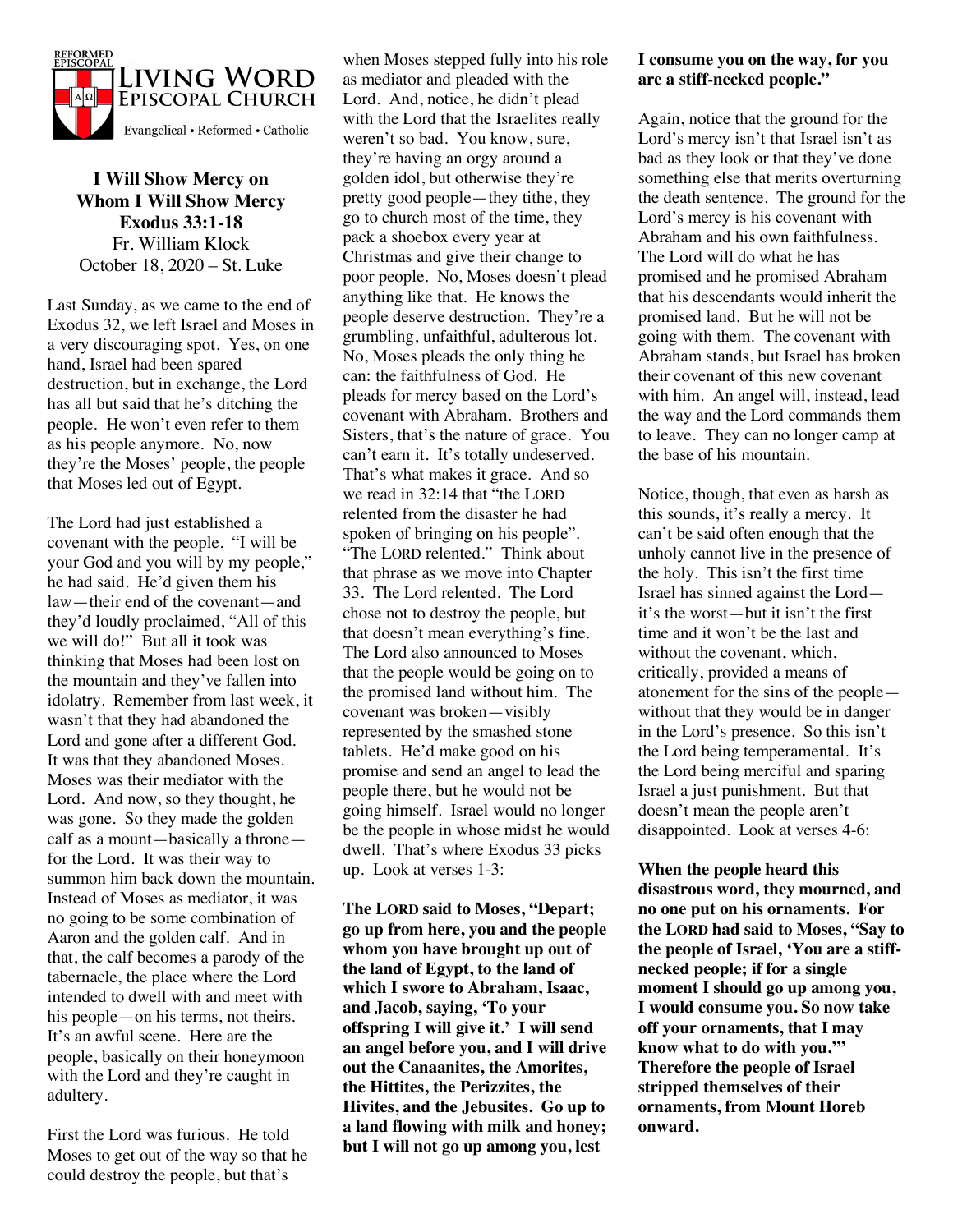The positive thing here is that Israel obviously takes the Lord's rebuke to heart. They longed for the Lord's presence. Again, remember that the whole point of the golden calf was to summon the Lord into their presence when they thought that Moses was gone. Moses had been their mediator and they made the calf to fill that role. They want the Lord. The problem was that they tried to approach him on their terms instead of his—always a dangerous thing to do. So they mourn the news that they will be going on without the Lord.

But Moses isn't done in his role as mediator. He's not done wrestling with the Lord, so to speak. Look at verses 7-11:

**Now Moses used to take the tent and pitch it outside the camp, far off from the camp, and he called it the tent of meeting. And everyone who sought the LORD would go out to the tent of meeting, which was outside the camp. Whenever Moses went out to the tent, all the people would rise up, and each would stand at his tent door, and watch Moses until he had gone into the tent. When Moses entered the tent, the pillar of cloud would descend and stand at the entrance of the tent, and the LORD would speak with Moses. And when all the people saw the pillar of cloud standing at the entrance of the tent, all the people would rise up and worship, each at his tent door. Thus the LORD used to speak to Moses face to face, as a man speaks to his friend. When Moses turned again into the camp, his assistant Joshua the son of Nun, a young man, would not depart from the tent.**

Moses moves off some good distance from the main camp and pitches a tent, which we're told, will be the place where he will meet with the Lord. It's far off. Think again of the adultery imagery of the prophets. Israel has committed adultery and the Lord will no longer enter her presence, but he's

willing to continue to meet Moses at some distance from the camp. This "tent of meeting" is basically a substitute for the tabernacle. The tabernacle was supposed to be the place where the Lord would meet with his people, but since that's not going to be built—at least for now—Moses pitches a tent where at least he can meet with the Lord. The writer stresses the nature of Moses relationship with the Lord. They meet together face to face. In a similar way, Numbers 12:6-8 says they spoke with each other "mouth to mouth". The point is to highlight the uniqueness of Moses as a prophet. God speaks to him directly. There's nothing cryptic or questionable about it. It's not a dream or a vision. Moses never woke up in the morning and had to wonder if the weird dream he'd had was the Lord or too much pizza the night before. His experience with the Lord was personal and direct.

So the Lord descends to the tent in a pillar of cloud as the people anxiously watch from a distance. And Israel, like the bride trying to get a glimpse of her estranged husband, watches from a distance, no doubt anxious, but I think, still with a measure of hope. Moses the mediator is back, he's meeting with the Lord, maybe he can do something to bring restoration between the Lord and his people. And that's just what Moses does. Moses speaks to the Lord:

**Moses said to the LORD, "See, you say to me, 'Bring up this people,' but you have not let me know whom you will send with me. Yet you have said, 'I know you by name, and you have also found favor in my sight.' Now therefore, if I have found favor in your sight, please show me now your ways, that I may know you in order to find favor in your sight. Consider too that this nation is your people." And he said, "My presence will go with you, and I will give you rest." And he said to him, "If your presence will not go with me, do not** 

**bring us up from here. For how shall it be known that I have found favor in your sight, I and your people? Is it not in your going with us, so that we are distinct, I and your people, from every other people on the face of the earth?"** (Exodus 33:12-16)

"If you're not going to go with us, Lord, who will you send?" The Lord had said he would send an angel to guide the people, but Moses wants to know who this angel will be, how's it going to work. He appeals to the Lord. Back when the Lord first met him and called him, he'd said that he knew Moses by name and that he was favoured in his sight. It's worth noting that the only other person in the Old Testament of whom the same is said is Noah. It highlights the uniquely close relationship Moses had with the Lord and on this basis Moses asks the Lord, "Show me your ways."

Things have gone horribly wrong. It's not the Lord's fault. It's Israel's fault. But, still, Moses wants to understand. I think there are probably two main things Moses wants to grasp better. First, he wants to understand what the Lord is about. Why did he choose this fickle and stiff-necked people Israel? Moses understands why the Lord is angry, but he wants to better understand it all. But, second, Moses wants to understand—or maybe we should say to *know*—the Lord: his ways, his attributes, what guides his actions and dealings with human beings. Moses knows that the Lord is sovereign, but *how* does he govern? Abraham asked the same sort of question back in Genesis when the Lord announced he was going to destroy Sodom and Gomorrah. Abraham asked, "Shall not the judge of all the earth do what is just?" (Genesis 18:25) Both men knew that the Lord is not like the gods of the pagans. He's not capricious or temperamental. Just the opposite, they knew that the Lord acts justly and that, if we can only know him, we might be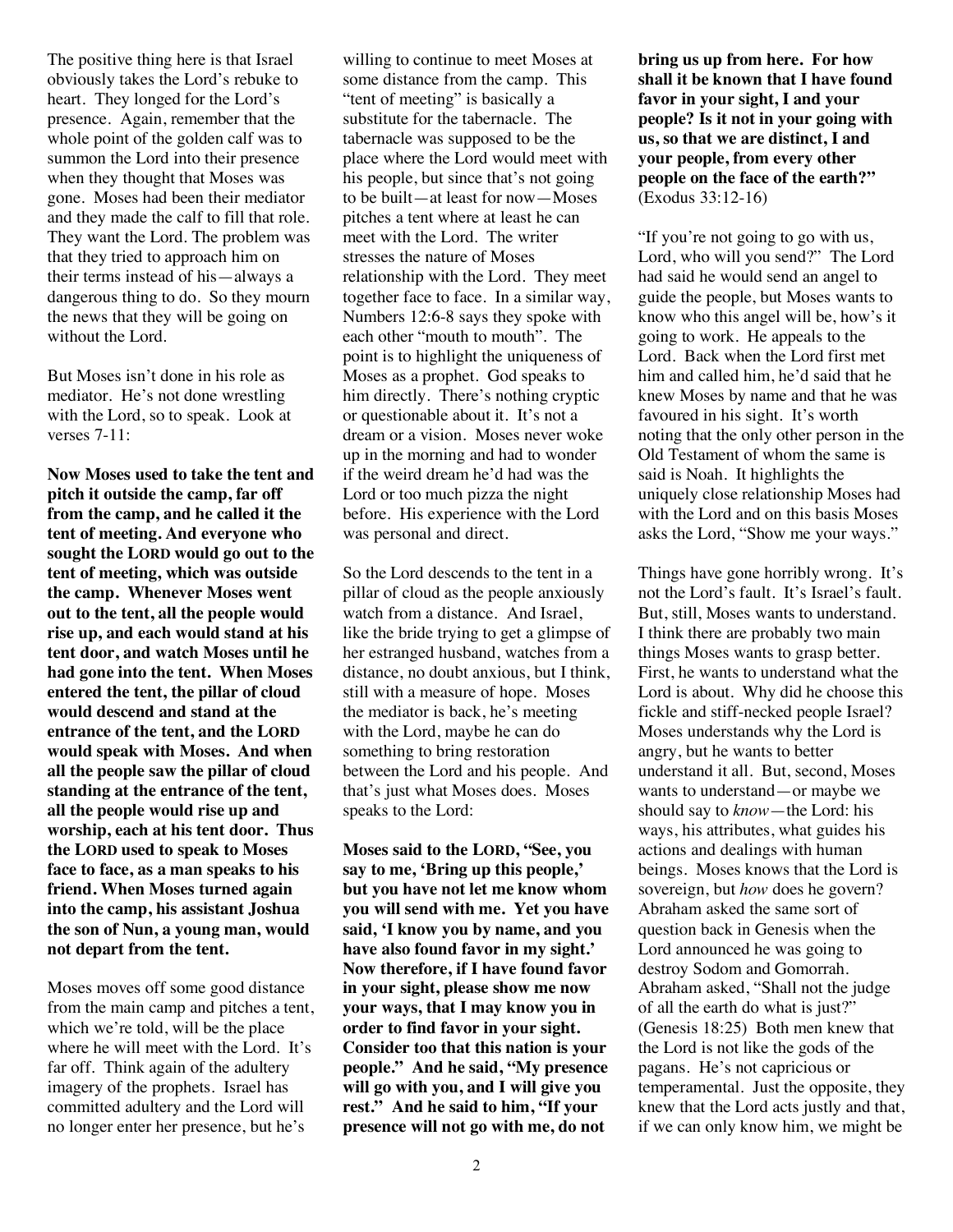able to understand—not fully, of course, but at least in part. Psalm 103:7-8 is our oldest commentary on this scene between Moses and the Lord. The Psalmist writes:

# **He made known his ways to Moses, his acts to the people of**

#### **Israel.**

#### **The LORD is merciful and gracious, slow to anger and abounding in steadfast love.**

It's telling in its simplicity. Brothers and Sisters, do you want to understand the ways of the Lord? Know that he is merciful and gracious, slow to anger and abounding in steadfast love. The Lord is holy and he is just. He punishes sin and he cannot tolerate the unholy in his presence, *but* he is at the same time profoundly merciful and gracious with sinners. He loves his people, he will set us and the rest of creation to rights. We sometimes get angry and frustrated with God when we see evil in the world or when we're dealing with our own pain and misery. Why doesn't he end all the evil in the world? Why doesn't he punish the bad people. And we forget that we're part of the problem ourselves. The Lord has a better plan than ours. In his mercy and love he's sent his Son to forgive and to begin the work of new creation and in his patience he has spared us and continues to spare us that the good news about Jesus, the royal summons to the world's true Lord, will go out to the nations—so that sinners will know mercy rather than destruction.

This is the kind of thing Moses wants to understand, but—specifically—he wants to know what will happen to Israel. He stresses that they are the Lord's people. That's what makes Israel different from the other nations. If the Lord has disowned them, if he will not go up with them to the promised land, what is to happen to them. Their fate is bound up with being the Lord's people. This mixed multitude that went up from Egypt,

what is to bind them together, what is to define them if not the Lord?

And the Lord responds in verse 18:

## **And the LORD said to Moses, "This very thing that you have spoken I will do, for you have found favor in my sight, and I know you by name."**

The Lord responds to Moses, he assents to his request, based on his appeal. The Lord is nothing if not faithful. If he said that Moses had found favour in his sight, Moses has, indeed, found favour in his sight.

**Moses said, "Please show me your glory." And he said, "I will make all my goodness pass before you and will proclaim before you my name 'The LORD.' And I will be gracious to whom I will be gracious, and will show mercy on whom I will show mercy. But," he said, "you cannot see my face, for man shall not see me and live." And the LORD said, "Behold, there is a place by me where you shall stand on the rock, and while my glory passes by I will put you in a cleft of the rock, and I will cover you with my hand until I have passed by. Then I will take away my hand, and you shall see my back, but my face shall not be seen."**

It's fascinating to me that Moses has asked the Lord to show him his ways—Moses wants to understand him—and the Lord has agreed, and what does Moses now ask? "Please show me your glory." He doesn't ask for theology. He doesn't ask for philosophy. He doesn't ask for ethics. He asks to see the Lord's glory. You see, Moses understood that the Lord's ways are bound up with his glory. The Lord does what he does because he is glorious and what the Lord does always bring him glory. He shows grace to whom he chooses to show grace and he shows mercy to whom he chooses to show mercy and if you want to understand the who and the why of it, you've got to understand the glory of the Lord. I don't think there's any easy exposition of this. Like the cross of Jesus, this is something to meditate on, something to let sink in, and something that we'll never truly plumb the depths of until, like Moses, we've seen the glory of the Lord for ourselves.

Brothers and Sisters, the glory of the Lord, we see here, is something none of us can bear. I think we see here just why the Lord had to give all those rules to the Israelites. The Lord isn't out to get Moses here, he wants to show Moses his glory, but even Moses could never bear to see it head-on. Even Moses has to hide in the cleft of a rock with his face covered by his hands. The glory of the Lord is a fearful and dreadful thing to behold and at the same time something that somehow reveals his profound mercy and love.

Now, that's the end of Chapter 33. As I said last week, we'd ideally look at Chapters 32-34 all at once, but it's too long to do that, so we're looking at one chapter a week. And I also said that I want to focus on three themes here. Last week I focused on the nature of the Lord's covenant with Israel. Next week we'll look at Moses' role as mediator between the Lord and his people. We've already seen him taking up that role in these last two chapters and we'll see more of it next week. But today I want to look at this question that arises out of Chapters 32 and 33: Does God change his mind? Again, we read last week that the Lord said he was going to destroy the people. Moses interceded on their behalf and, the text says, "the Lord relented". And, looking forward to what's going to happen, we see that despite his announcement that he will not be dwelling in Israel's midst, the Lord will do just that. Next week we'll read about the renewal of the covenant.

So what's going on here? Did the Lord change his mind? When Moses